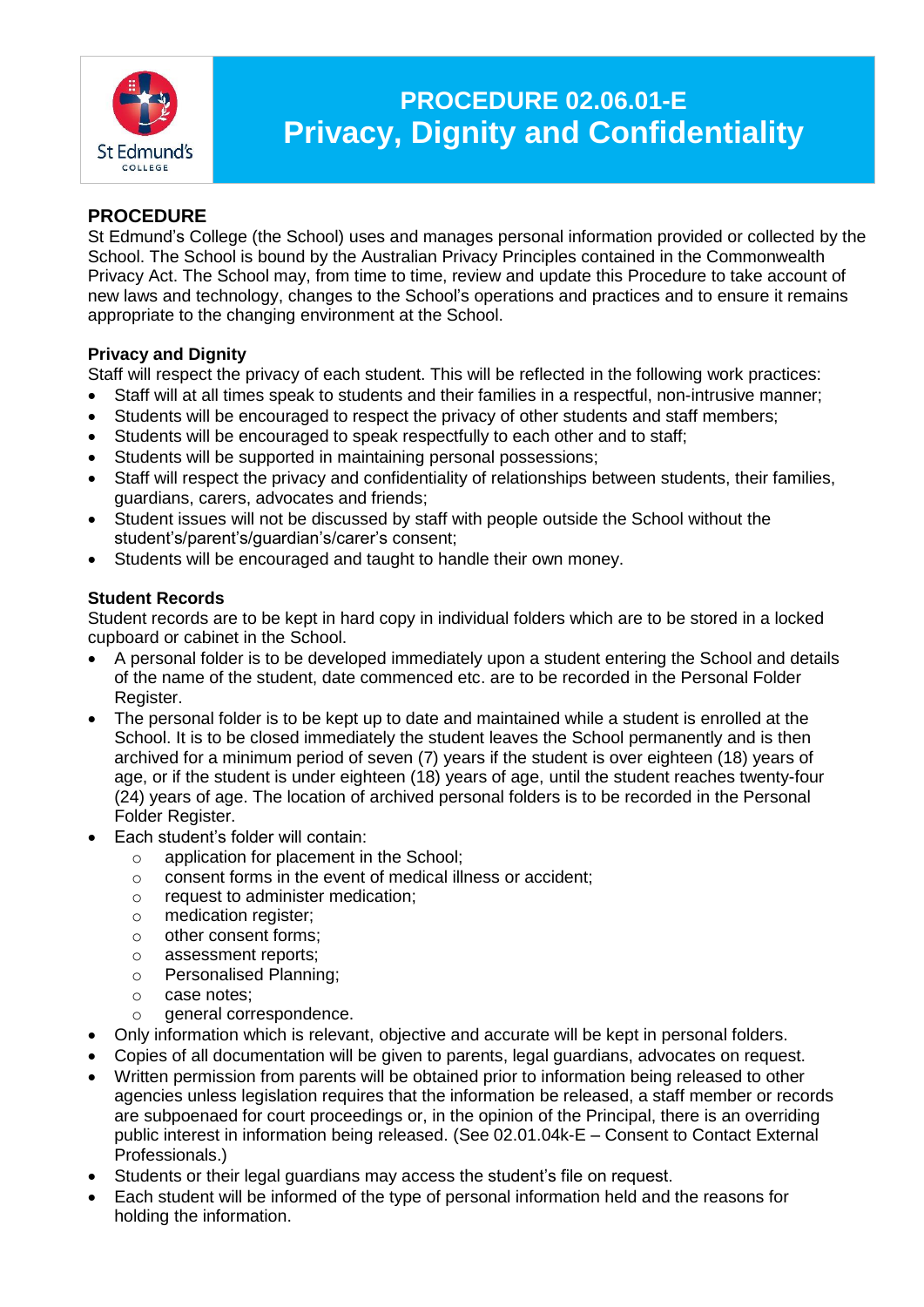- Copies of information not written by School staff will only be released with written permission from the author.
- Student data that is used for purposes such as planning and evaluation will not identify individuals.
- Where digital records are stored maximum efforts are made to ensure a high level of security is present through passwords and levels of access.

## **Information Collected**

The type of information the School may collect and hold can include, but is not limited to, personal information, including sensitive information, about:

- Students and parents and/or guardians/carers before, during and after the course of a student's enrolment at a NSW Catholic school
- Job applicants, staff members, volunteers and contractors
- Other people who come into contact with the School.

#### **Personal Information provided**

As noted, the School will generally collect personal information held about an individual by way of:

- Forms filled out by staff, parents/guardians/carers or students
- Face-to-face meetings and interviews
- Telephone calls

On occasion people other than parents and students provide personal information, including Diocesan Education Offices and Catholic schools.

#### **Personal Information provided by other people**

As noted, in some circumstances the School may be provided with personal information about an individual from a third party, for example a report provided by a medical professional or advice from another school.

#### **Intranet / Internet**

Staff and student network usage and internet browsing history is also collected.

#### **Exception in relation to employee records**

Under the Privacy Act the National Privacy Principles do not apply to an employee record. As a result, this Privacy Policy does not apply to the School's treatment of employee records where the treatment is directly related to a current or former employment relationship between the School and an employee.

#### **How will St Edmund's use personal information provided?**

The School will use personal information it collects for the primary purpose of collection, which is the provision of Catholic schooling, and for such other secondary purposes related to the primary purpose of collection and that can reasonably be expected, or to which the employee has consented.

#### **Students and parents**

In relation to personal information of students and parents/guardians/carers, the School's primary purpose of collection is to enable the School to provide schooling for students enrolled in a special education environment. This includes satisfying both the needs of parents/guardians/carers and the needs of students throughout the whole period a student is enrolled at the School.

The purposes for which the School may use personal information of students and parents/guardians/carers include:

- To keep relevant authorities informed of matters related to schooling, through reports, correspondence, newsletters, advertising material and website;
- Day-to-day administration;
- Looking after students' educational, social, spiritual and medical wellbeing;
- Seeking donations and marketing for special education at and within the scope of the outreach programs at the School;
- To satisfy the School's legal obligations and allow the School to discharge its duty of care;
- To promote the secular and religious education of students at the School.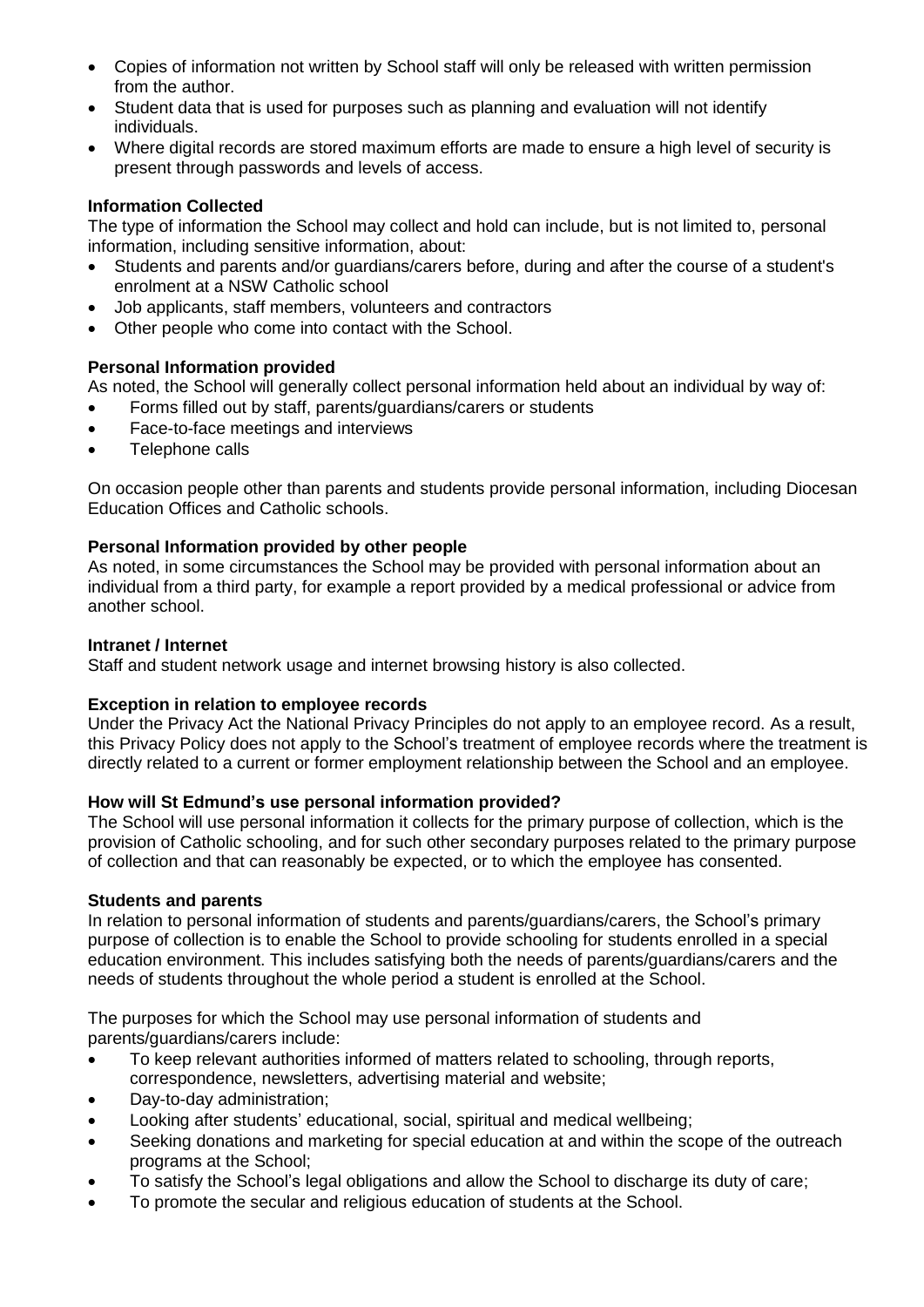## **Photographs, Films, Videos of Students**

When each student is enrolled the School will obtain permission from parents/guardians/carers for their child to be photographed and for those photos to be used by the School. Parents/guardians/carers will have an opportunity each year to revise this permission.

#### **Failure of Students/Parents to Provide Personal Information**

In cases where the School requests personal information about a student or parent/guardian/carer and the information requested is not obtained, the School may not be able to enrol, or continue the enrolment of the student, or provide an educational service for a student within any of its outreach programs.

#### **Job applicants, staff members, volunteers and contractors**

In relation to personal information of job applicants, staff members, volunteers and contractors, the School's primary purpose of collection is to assess and (if successful) to engage the applicant, staff member, volunteer or contractor, as the case may be.

The purposes for which the School uses personal information of job applicants, staff members, volunteers and contractors include:

- Administering the individual's employment or contract, as the case may be
- Insurance purposes
- Seeking funds and marketing for the School
- Satisfying the School's legal obligations, for example, in relation to Child Protection legislation.

#### **Marketing and fundraising**

The School treats marketing for the future growth and development of the School as a special education facility as an important part of ensuring that the School continues to be a quality service provider within the Catholic Special Education Sector.

Personal information held by the School may be disclosed to an organisation that assists in the School's marketing. Parents/guardians/carers, staff, contractors and other members of the wider School community may from time to time receive fundraising information. The School's publications, such as newsletters, brochures and magazines, which include personal information, may be used for the purpose of marketing the School.

#### **To whom might St Edmund's disclose personal information?**

The School may disclose personal information, including sensitive information, held about an individual to:

- Another school
- Church agencies, Parishes and Diocesan Education Offices, CCER and Professional Standards **Office**
- EREA Eastern Region
- Government departments (Commonwealth and State)
- Medical practitioners
- People providing services to the School, including Royal Blind Society, Guide Dogs, Vision Australia and specialist visiting teachers and sports coaches
- Recipients of the School's publications, such as newsletters and magazines
- Parents/guardians/carers
- Anyone to whom the individual authorises the School to disclose information.

#### **Sending information overseas**

The School will not send personal information about an individual outside Australia without:

- obtaining the consent of the individual (in some cases this consent will be implied i.e. Full Fee Paying Overseas Students (FFPOS)); or
- otherwise complying with the National Privacy Principles.

## **How does St Edmund's treat sensitive information?**

In referring to 'sensitive information', the School means: information relating to a person's racial or ethnic origin, political opinions, religion, trade union or other professional or trade association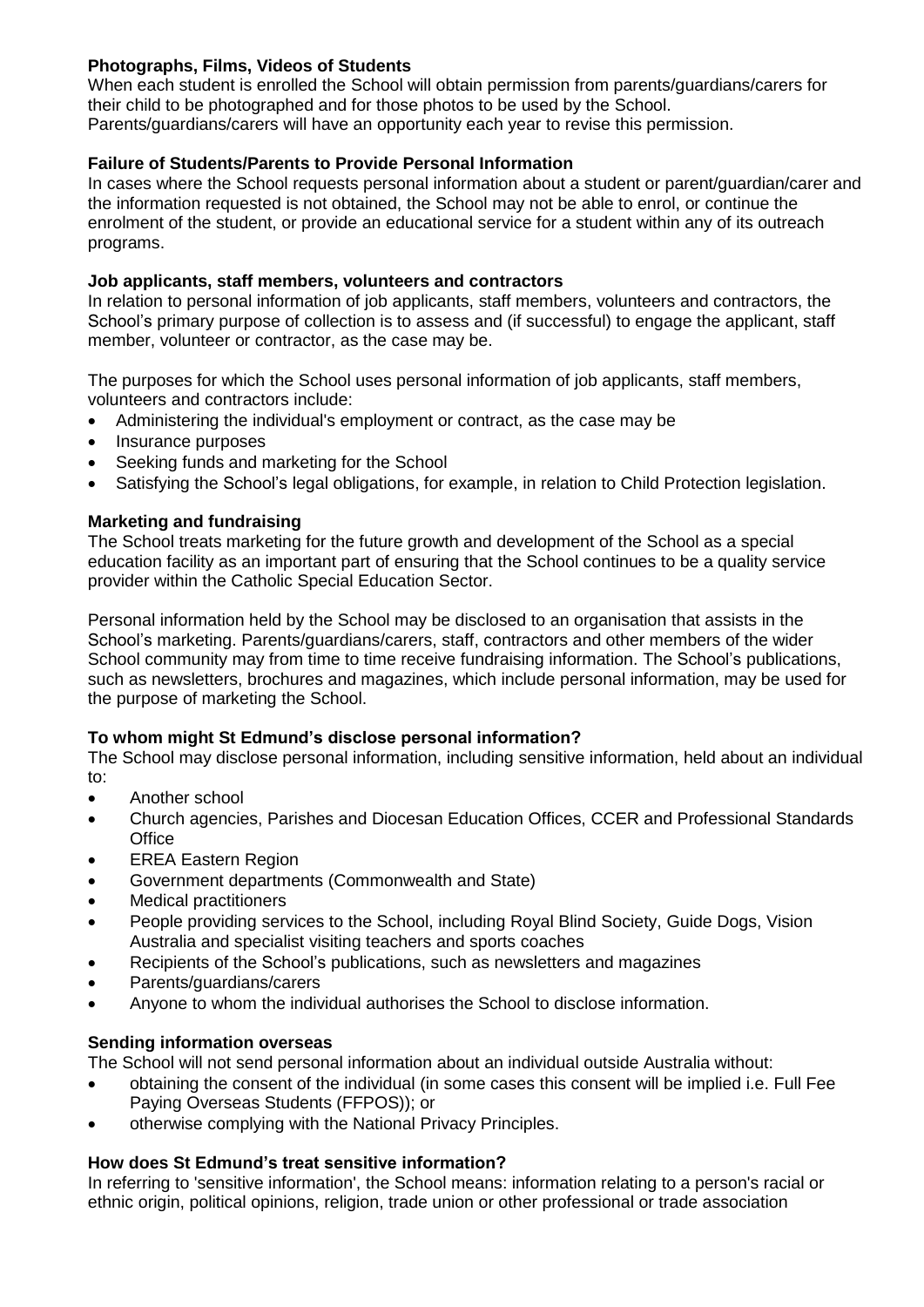membership, sexual preferences or criminal record, that is also personal information; and health information about an individual.

Sensitive information will be used and disclosed only for the purpose for which it was provided or a directly related secondary purpose, unless the individual agrees otherwise, or the use or disclosure of the sensitive information is allowed by law.

#### **Management and security of personal information**

All the School's staff are required to respect the confidentiality of students' and parents'/guardians'/carers' personal information and the privacy of individuals. The School has in place reasonable steps to protect the personal information the School holds from misuse, loss, unauthorised access, modification or disclosure. The School may do this by use of various methods including, as necessary, locked storage of paper records and password access rights to computerised records.

## **Australian Privacy Principles (APPs)**

The School will adhere to the 13 APPs:

- 1. Consideration of personal information privacy
- 2. Collection of personal information
- 3. Dealing with personal information
- 4. Dealing with unsolicited personal information
- 5. Notification of the collection of personal information
- 6. Use of disclosure of personal information
- 7. Direct marketing
- 8. Cross-border disclosure of personal information
- 9. Adoption, use or disclosure of government related identifiers
- 10. Quality of personal information
- 11. Security of personal information
- 12. Access to personal information
- 13. Collection of personal information

For further details see *02.06.04d-Aust - Australian Privacy Fact Sheet 17*.

## **Mandatory Notification of Data Breaches (NDB)**

The School will comply with the *Privacy Act 1988 (Aust.)* and the *Privacy Amendment (Notifiable Data Breaches) Act 2017*. (NDB Scheme).

#### **Updating personal information**

The School endeavours to ensure that the personal information they hold is accurate, complete and up-todate. A person may seek to update their personal information held by the School by contacting the Secretary of the School at any time on (02) 9487 1044 or email: [secretary@stedmunds.nsw.edu.au.](mailto:secretary@stedmunds.nsw.edu.au) The National Privacy Principles require the School not to store personal information longer than necessary.

## **The individual has the right to check what personal information St Edmund's holds about them**

Under the Privacy Act 1988, an individual has the right to obtain access to any personal information which the School holds about them and to advise the School of any perceived inaccuracy. There are some exceptions to this right set out in the Act.

Students will generally have access to their personal information through their parents, but older students, appropriate to the nature of their intellectual disability, may seek access themselves. To make a request to access any information the School holds about a child, parents should contact the School in writing - email will be accepted. The School may require identity to be verified and to specify the information required. The School may charge a fee to cover the cost of verifying each application and locating, retrieving, reviewing and copying any material requested. If the information sought is extensive, the School will advise the likely cost in advance.

The School may deny access to information it holds about an individual if:

- Provision of such access would be inconsistent with its "duty of care" to students
- Provision of such access would have an unreasonable impact upon the privacy of others
- The information requested falls within the Privacy Act exemption relating to existing or anticipated legal proceedings